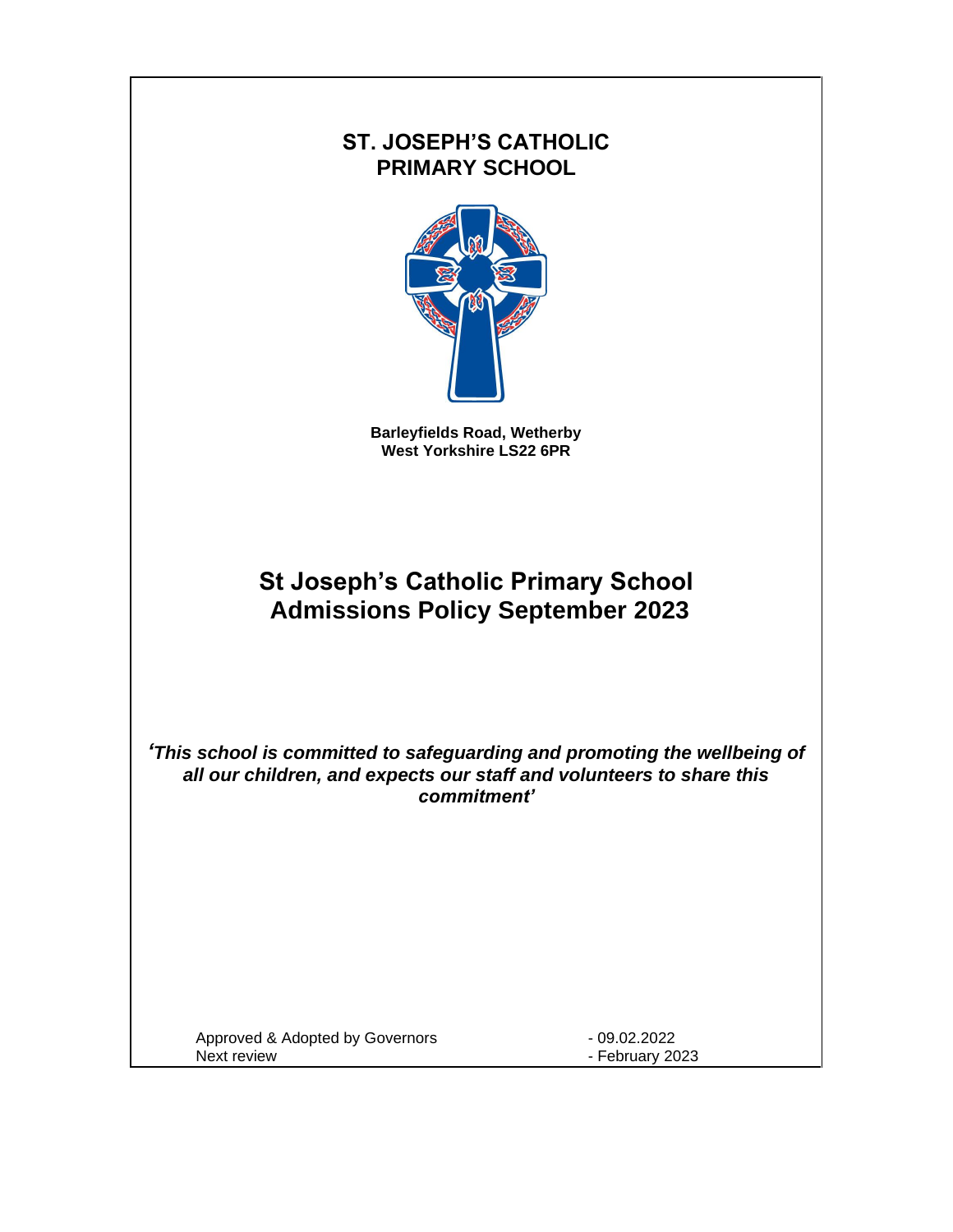St Joseph's Catholic Primary School was founded by the Catholic Church to provide education for baptised Catholic children. Whenever there are more applications than places available, priority will be given to Catholic children in accordance with the oversubscription criteria listed below. The school is run by its governing body as part of the Catholic Church in accordance with its Instrument of Government and seeks at all times to be a witness to Jesus Christ.

As a Catholic school, we aim to provide a Catholic education for all our pupils. At a Catholic school, Catholic Doctrine and practice permeate every aspect of the school's activity. It is essential that the Catholic character of the school's education be fully supported by all families in the school. We therefore hope that all parents will give their full, unreserved and positive support for the aims and ethos of the school. This does not affect the right of an applicant who is not Catholic to apply for and be admitted to a place at the school in accordance with the admission arrangements.

The Governing Body is the admissions authority and has responsibility for admissions to the school and intends to admit 30 pupils to reception in the school year which begins in September 2023.

#### **Pupils with a Statement of Special Educational Needs or an Education, Health & Care Plan (see note 1)**

The admission of pupils with a Statement of Special Educational Needs or an Education, Health & Care Plan is dealt with by a completely separate procedure. Children with a Statement of Special Educational Needs or an Education, Health & Care Plan that names the school must be admitted. Where this takes place before the allocation of places under these arrangements this will reduce the number of places available to other children

#### **Oversubscription criteria**

If the number of preferences received is less than the admission number then all preferences will be met.

#### *At any time where there are more applications for places than the number of places available, places will be offered in the following order of priority:*

1. Catholic looked after Children and previously looked after Catholic children or looked after/previously looked after children from catholic families. (see notes 2 & 3)

2. Baptised Catholic children with a sibling(s) who attends St Joseph's Catholic Primary School, Wetherby (see note 4)

- 3. Baptised Catholic children who live in the defined area. (see note 5)
- 4. Other baptised Catholic children.
- 5 Other looked after and previously looked after children with a sibling who attends St Joseph's Catholic Primary School, Wetherby. (see note 2 & 4)
- 6. Other looked after and previously looked after children (see note 2)
- 7. Members of an Eastern Christian Church (see note 6)
- 8. Other children with a sibling(s) who attends St Joseph's Catholic Primary School, Wetherby. (see note 4)
- 9. Other children.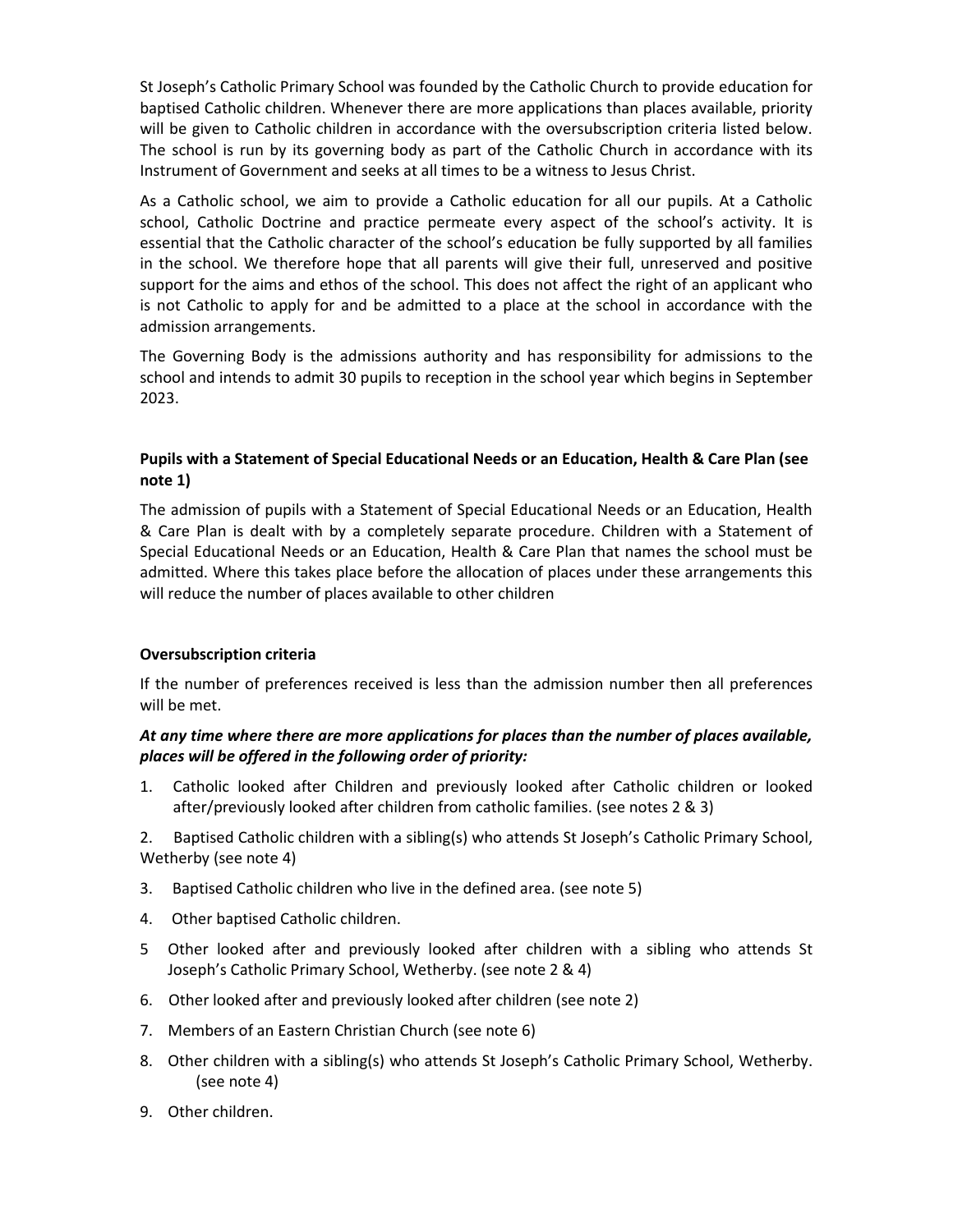#### **Tie Break**

- Where the offer of places to all the applicants in any of the categories listed above would still lead to oversubscription, the available places will be offered to those living nearest to the school. 'straight line distance' will be used as the measure (see notes 8 & 9).
- If two or more pupils live equidistant from the school, places will be decided by random allocation (see note 10).
- Where there is more than one application from a postal address contained within a block of flats, places will be decided by random allocation (see note 10).

#### **Application Procedures and Timetable**

A standard application form, known as the Common Preference Form must be completed and returned to the Local Authority: [https://www.leeds.gov.uk/schools-and-education/school](https://www.leeds.gov.uk/schools-and-education/school-admissions/apply-for-a-primary-school)[admissions/apply-for-a-primary-school](https://www.leeds.gov.uk/schools-and-education/school-admissions/apply-for-a-primary-school) by 15 January 2023. Failure to provide a Common Preference Form (CPF) would mean that the application is not valid.

If parents/carers feel that they should be in a specific category i.e. Baptised Catholic, then they are required to complete a Supplementary Information Form and provide the required evidence. The Supplementary Information Form is attached to this policy and must be submitted by 15 January 2023 to the school Headteacher (Miss L. Milivojevic), St Joseph's Catholic Primary School, Barleyfields Road, Wetherby LS22 6PR. Therefore, failure to provide a Supplementary Information Form (SIF) could affect the category your application is placed in. **Please note that it is the responsibility of the parent/carer to complete all forms and supply evidence. Evidence that supports a specific category must be received into school before the governors meet to rank, which will be after the 15th January 2023 – reminders will not be sent.** Receipts will be given to parents when school has received their application. Parent should follow these up if they do not receive a receipt to ensure school has received their application.

Parents or carers will be advised of the outcome of their applications on 17 April 2023, by the local authority on our behalf. Unsuccessful applicants will be given reasons related to the oversubscription criteria listed above and advised of their right of appeal to an independent appeal panel. (Details of the appeals process can be found on the school website).

#### **Late applications**

If you return the Common Preference Form after the deadline we cannot consider your application at the same time as those received on time. Late applications will be dealt with once all other applicants have been considered in accordance with the Local Authority Primary Coordinated scheme.

#### **Admission of Children Below Compulsory School Age and Deferred Entry**

A Child is entitled to a full time place in the September following their fourth birthday. A child's parents may defer the date at which their child, below compulsory school age, is admitted to school, until later in the school year but not beyond the point at which they reach compulsory school age, or beyond the beginning of the final term of the school year for which an offer was made. A child may take up a part-time place until later in the school year, but not beyond the point at which the child reaches compulsory school age. Upon receipt of the offer of a place a parent should notify the school, as soon as possible, that they wish to either defer their child's entry to the school or take up a part time place as above.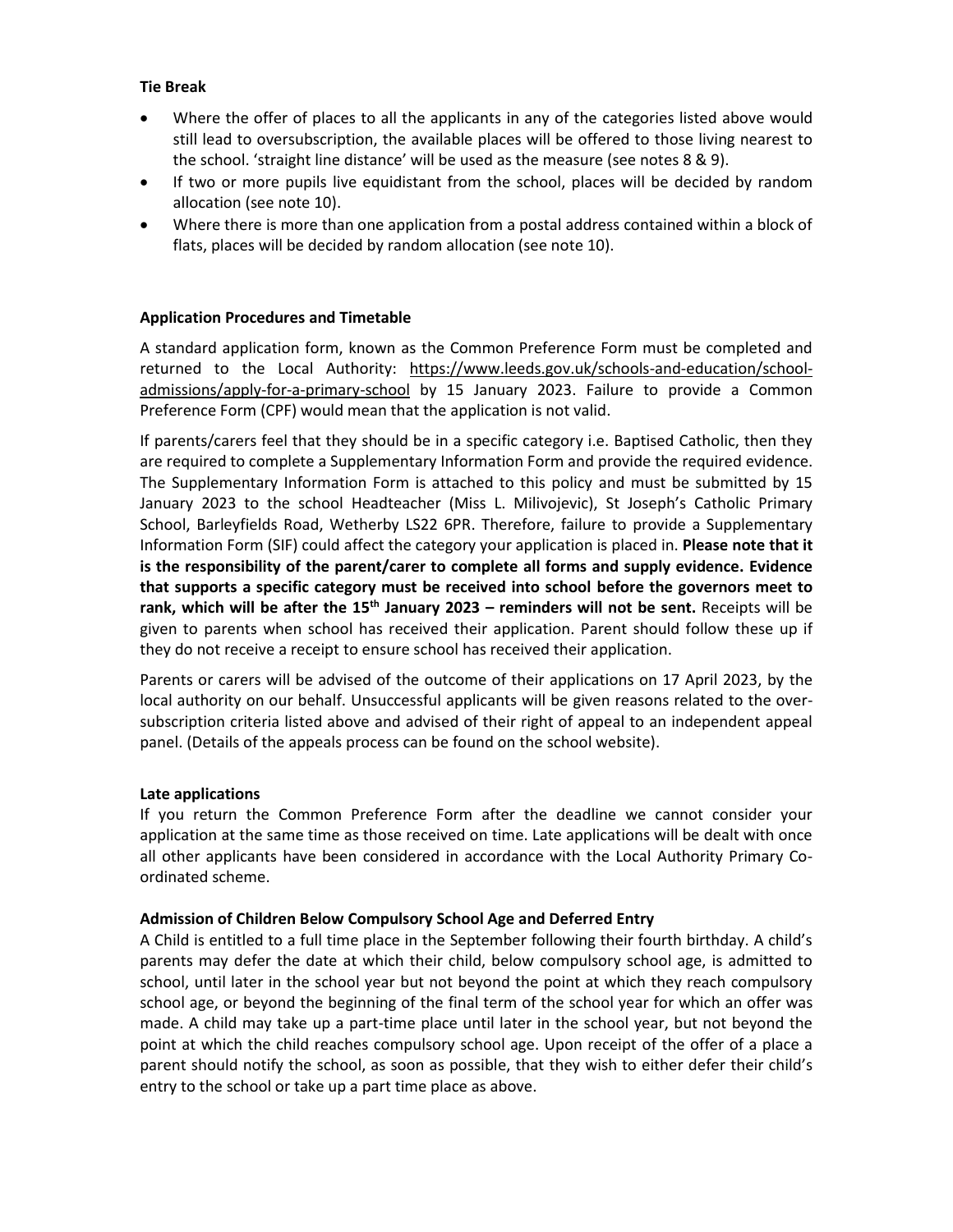#### **Admission of Children outside their Normal Age Group**

A request may be made for a child to be admitted outside of their normal age group, for example, if the child is gifted and talented or has experienced problems such as ill health. In addition, the parents of a summer born child, i.e a child born between 1st April and  $31^{st}$  August, may request that the child be admitted out of their normal age group, to reception rather than year 1.

Any such request should be made in writing to Chair of the Governing Body, St Joseph's Catholic Primary School, Barleyfields Road, Wetherby, LS22 6PR at the same time as the admission application is made to the Local Authority and no later than closing date of 15 January 2021. The Governing Body will make its decision about the request based on the circumstances of each case and in the best interests of the child. In addition to taking into account the views of the headteacher, including the head teachers statutory responsibility for the internal organisation, management and control of the school, the governing body will take into account the views of the parents and of appropriate medical and educational professional as appropriate.

#### **Waiting lists**

In addition to their right of appeal, unsuccessful children will be offered the opportunity to be placed on a waiting list. This waiting list will be maintained in the order of the oversubscription criteria set out above, and not in the order in which applications are received or added to the list. Each time a child is added, the waiting list will be re-ranked in line with the published oversubscription criteria. Waiting lists for admission will operate throughout the school year. Names are removed from the waiting list at the end of each academic year. **Inclusion on the waiting list does not mean that a place will eventually become available**

#### **In Year Applications**

An application can be made for a school place for a child at any time outside the admission round and the child will be admitted where there are available places. If you wish to make an application please contact the school office on 01937 582163 or visit the website: [www.stjosephswetherby.com](http://www.stjosephswetherby.com/) for details of the application process.

Where there are places available but more applications than places, the published oversubscription criteria, as set out above will be applied. If there are no places available, the child will be added to the waiting list (see above).

You will be advised of the outcome or your application in writing, and you have the right of appeal to an independent appeal panel. (Details of the appeals process can be found on the school website).

#### **Fair Access Protocol**

The school is committed to taking its share of children who are vulnerable and/or hard to place, as set out in locally agreed protocols. Accordingly, outside the normal admission round the governing body is empowered to give absolute priority to a child where admission is requested under any locally agreed protocol. The governing body has this power, even when admitting the child would mean exceeding the published admission number (subject to the infant class size exceptions).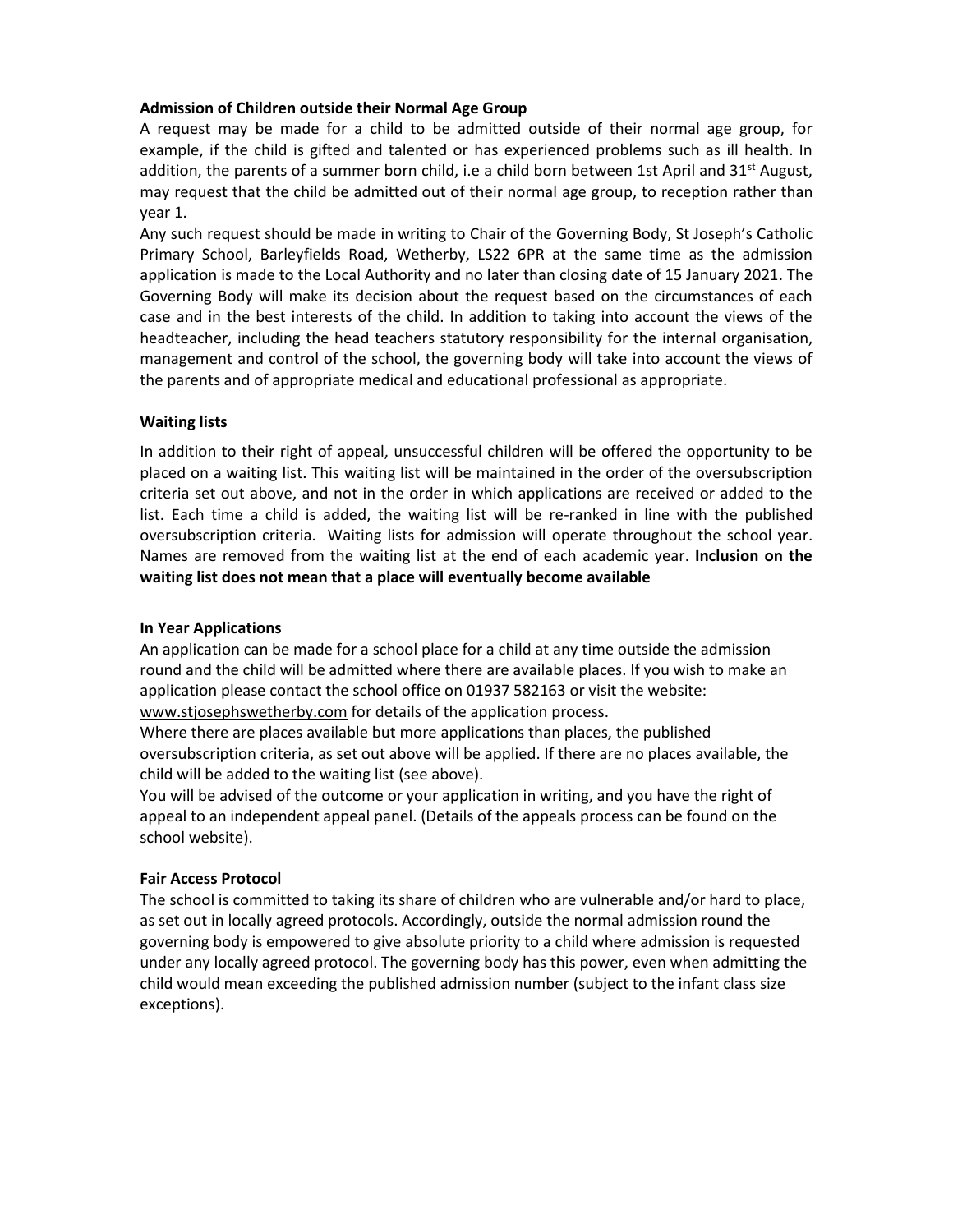#### **Notes (these notes form part of the over-subscription criteria)**

- **1. A Statement of Special Educational Needs** is a statement made by the local authority under section 324 of the Education Act 1996, specifying the special educational provision for a child. An **Education, Health and Care Plan** is a plan made by the local authority under section 37 of the Children and Families Act 2014, specifying the special educational provision required for a child.
- **2. Looked After Child** has the same meaning as in section 22(1) of the Children Act 1989, and means any child who is (a) in the care of a local authority or (b) provided with accommodation by them in the exercise of their social services functions (e.g. children with foster parents) at the time of making the application to the school.

A **'Previously looked after child'** is a child who was looked after, but ceased to be so because he or she was adopted, or became subject to a child arrangements order or special guardianship order. Included in this definition are those children who appear (to the governing body) to have been in state care outside of England and who ceased to be in state care as a result of being adopted.

**3. Catholic** means a member of a church in communion with the See of Rome. This includes the Eastern Catholic Churches. This will normally be evidenced by a certificate of baptism in a Catholic church, or a certificate of reception into the full communion of the Catholic Church, alternatively a letter from a parish priest confirming membership of a church in communion with the See of Rome.

**Looked After Children from Catholic Families – this has a dual meaning. It could be the child** themselves who are baptised Catholic or it could be the family who are caring for the child that is Catholic. If it is the child who is a baptised Catholic normal rules apply and a baptism certificate should be seen by the admission authority. However, (in limited situations) this may not always be possible and in these cases the admission authority should seek to ensure that there is evidence that the child has been baptised. If a child is placed with a Catholic family who wish the child to have a Catholic education this should be evidenced by a letter from a priest evidencing the baptism of the parent/ carer.

- **4. Sibling(s) (brother or sister)** includes:
	- (i) children with a brother or sister (including siblings, step-siblings, adoptive siblings and foster siblings) of statutory school age, living at the same address, in attendance at the same school on the date of admission.
	- (ii) The child of a parent's partner where that child lives for at least part of the week in the same family unit at the same home address as the child who is the subject of the application
- **5. Defined area** is a geographical area for the purposes of this policy as determined by the Diocese of Leeds. Defined area maps available on school website [\(https://www.stjosephswetherby.com/admissions/reception-fs2-admissions-2/\)](https://www.stjosephswetherby.com/admissions/reception-fs2-admissions-2/)
- **6. Eastern Christian Church** includes Orthodox Churches, and is normally evidenced by a certificate of baptism or reception from the authorities of that church.
- **7. Twins or triplets (or multiple births) -** where a family of twins or triplets request admission and if one sibling has been offered the 30<sup>th</sup> or last place the 'excepted pupil' rule comes in and the other twin/triplets are offered a place.
- **8.** A child's **'home address'** refers to the address where the child usually lives with a parent or carer, and will be the address provided in the Common Preference Form (CPF). Where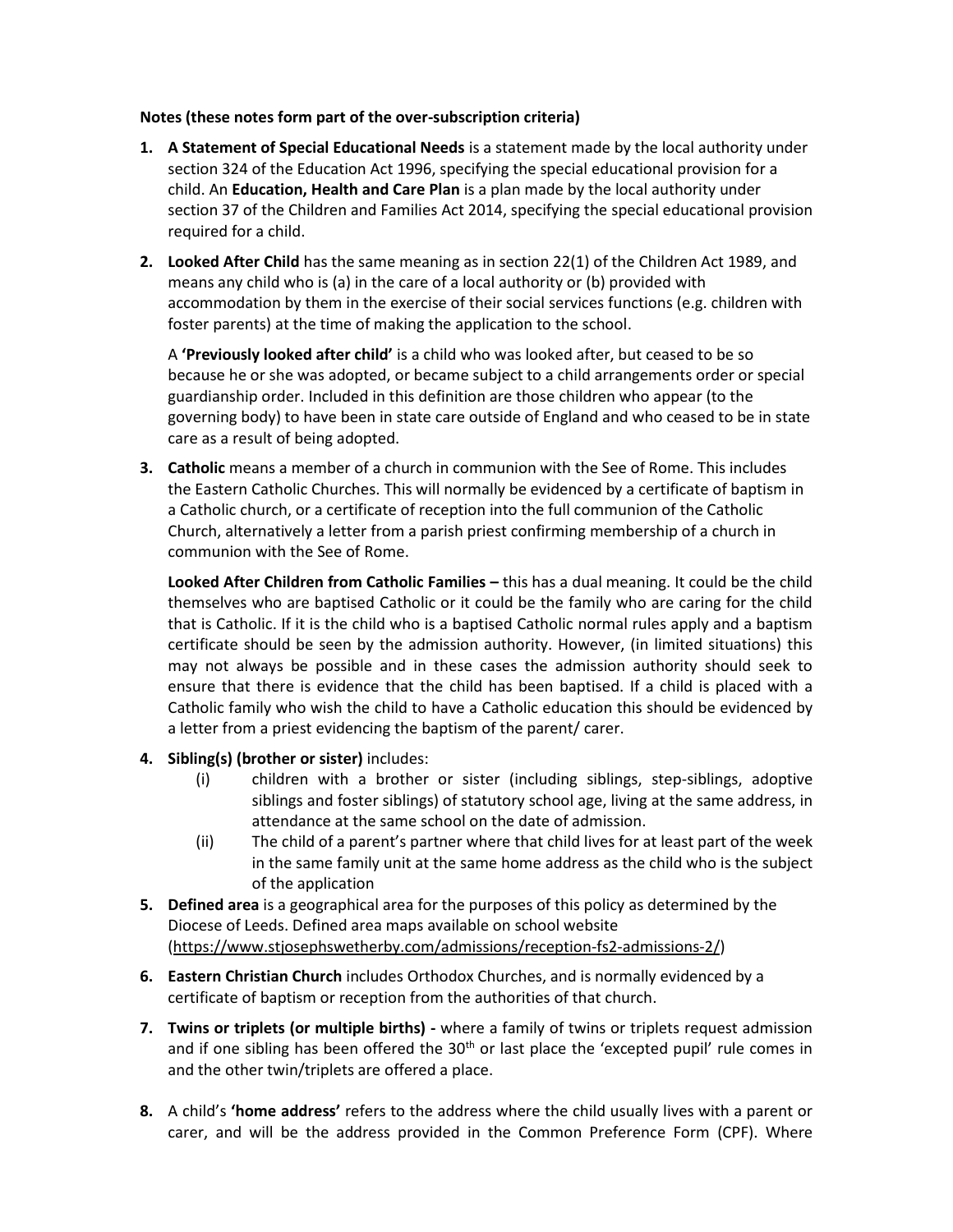parents have shared responsibility for a child, and the child lives for part of the week with each parent, the home address will be the address given in the CPF, provided that the child resides at that address for any part of the school week.

- **9. Straight line distance -** in all categories, when decisions have to be made between children satisfying the same criterion, children living nearest to the school, using a straight line measure, have priority. St Joseph's catholic Primary, Wetherby will check all distances with the Local Authority. The definition of straight line distance used by the Local Authority is 'the straight line' distances from the centre of the main school building to your home address.
- **10. Random allocation** this is only to be used when the last place to be offered would fall into one of the two categories above i.e. children living in a block of flats or children who live equidistant from the school using straight line distance criterion. An independent person will be used to make the random selection.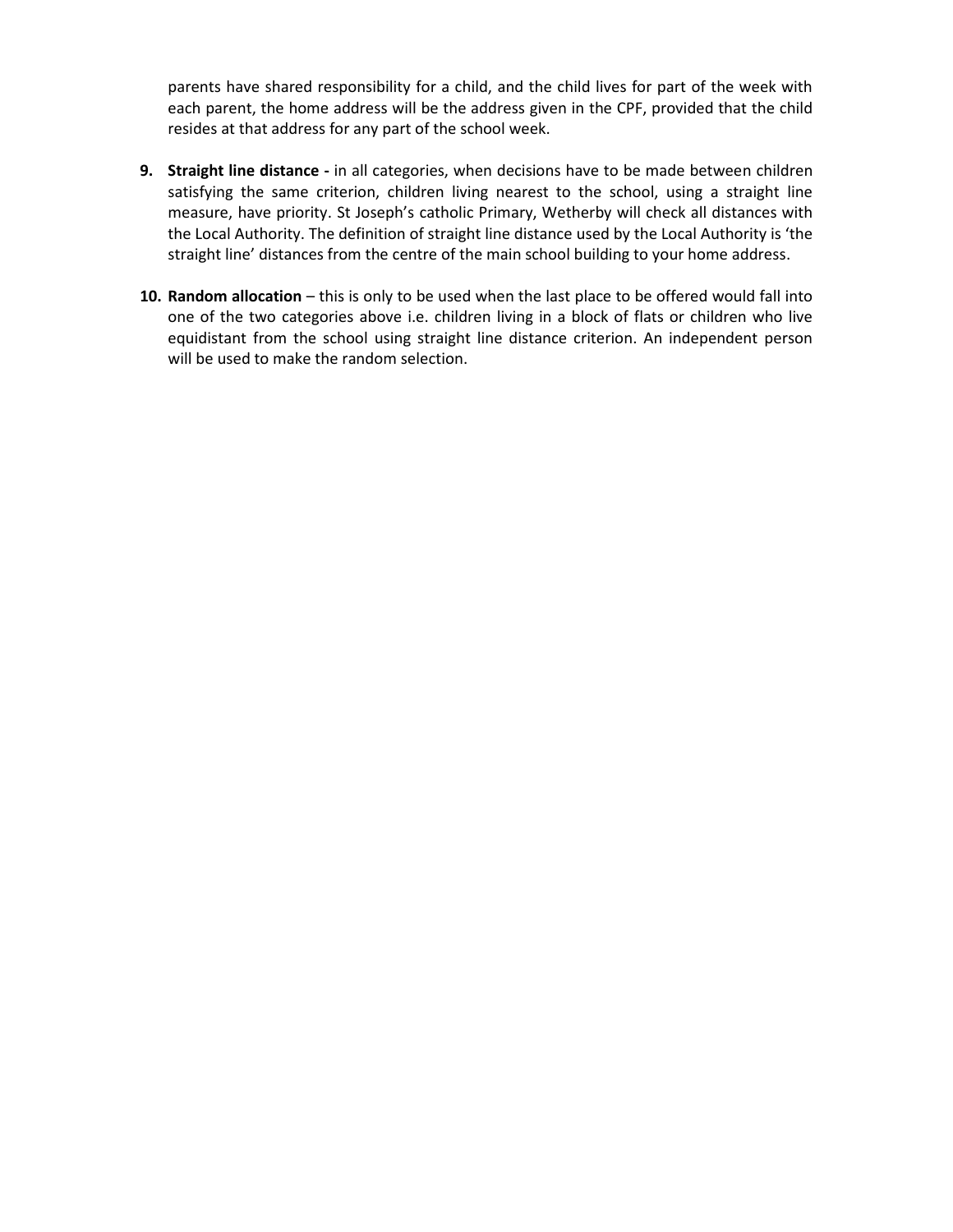

### **SUPPLEMENTARY INFORMATION FORM FOR ADMISSION TO A CATHOLIC SCHOOL**

The school to which you are applying is a voluntary aided Catholic school. The school is designated as a school with a religious character and as such is permitted to give priority to applicants who are of the faith of the school.

The governing body has responsibility for admissions to the school. In order to apply the school's oversubscription criteria the governing body requires additional information that is not collected on the local authority's Common Application Form. This information can be supplied by completing this Supplementary Information Form. *Failure to complete this form may affect the oversubscription criteria in which your child is placed.*

| <b>Full name of child</b><br>(including surname)       |  |
|--------------------------------------------------------|--|
| Date of birth                                          |  |
| <b>Child's permanent address</b><br>including postcode |  |
| <b>Contact telephone</b><br>number(s)                  |  |

| Full name of parent/carer | Relationship to child |
|---------------------------|-----------------------|
|                           |                       |

| If, at the time of admission, you will have other children attending this school, please<br>provide details below: |  |  |  |  |
|--------------------------------------------------------------------------------------------------------------------|--|--|--|--|
| Date(s) of birth<br>Full name(s)                                                                                   |  |  |  |  |
|                                                                                                                    |  |  |  |  |
|                                                                                                                    |  |  |  |  |
|                                                                                                                    |  |  |  |  |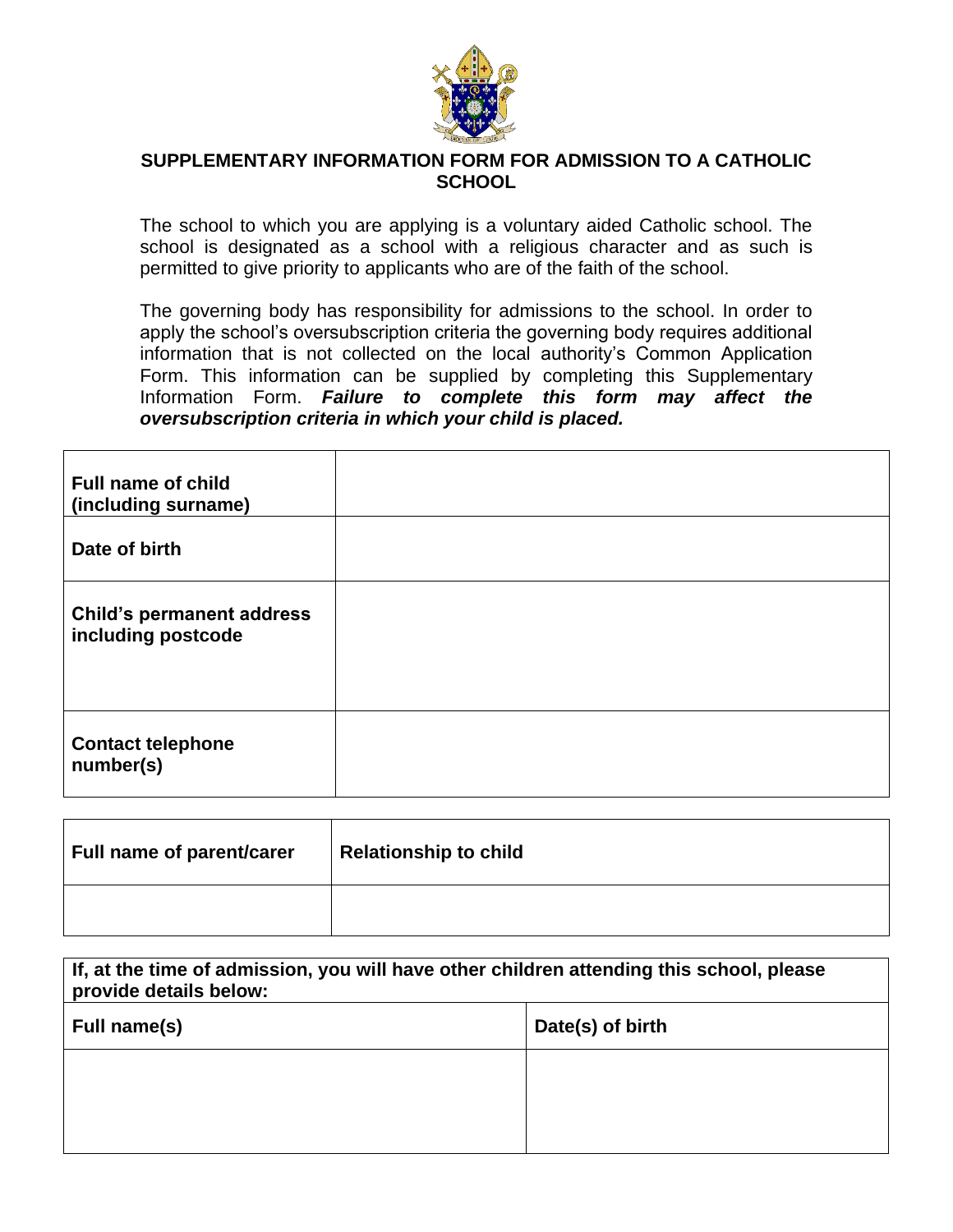## **CATHOLIC CHILDREN**

**If you think that your application should be considered under category 1-4 then you must supply the information below and attach the evidence requested.**

| Date of baptism<br>(You must attach proof of baptism i.e.<br>baptism certificate or a letter from your<br>priest) | <b>Place of</b><br>baptism and<br>address |  |
|-------------------------------------------------------------------------------------------------------------------|-------------------------------------------|--|
| Name of your parish priest                                                                                        |                                           |  |

## **EASTERN CHRISTIAN CHURCH**

**If you think that your application should be considered under category 7 then you must supply evidence of baptism as requested in the admission policy.**

| <b>Date of Baptism</b><br>(You must attach proof of baptism i.e.<br>baptism certificate or a letter from the<br>authorities of the church) | <b>Place of Baptism</b><br>and address |  |
|--------------------------------------------------------------------------------------------------------------------------------------------|----------------------------------------|--|
| <b>Name of Eastern Christian</b><br>Church of which you are a<br>member                                                                    |                                        |  |

**I confirm that I have read the Admissions Policy of the school and that the information I have provided is correct. I understand that I must notify the school immediately if there is any change to these details and that, should any information I have given prove to be inaccurate, the governing body may withdraw any offer of a place even if the child has already started school.**

Signed……………………….. Date……………………………………

## **Please return your completed form to the school.**

| For school use only                   |  |
|---------------------------------------|--|
| Date SIF received                     |  |
| Verification of baptism<br>Year Group |  |